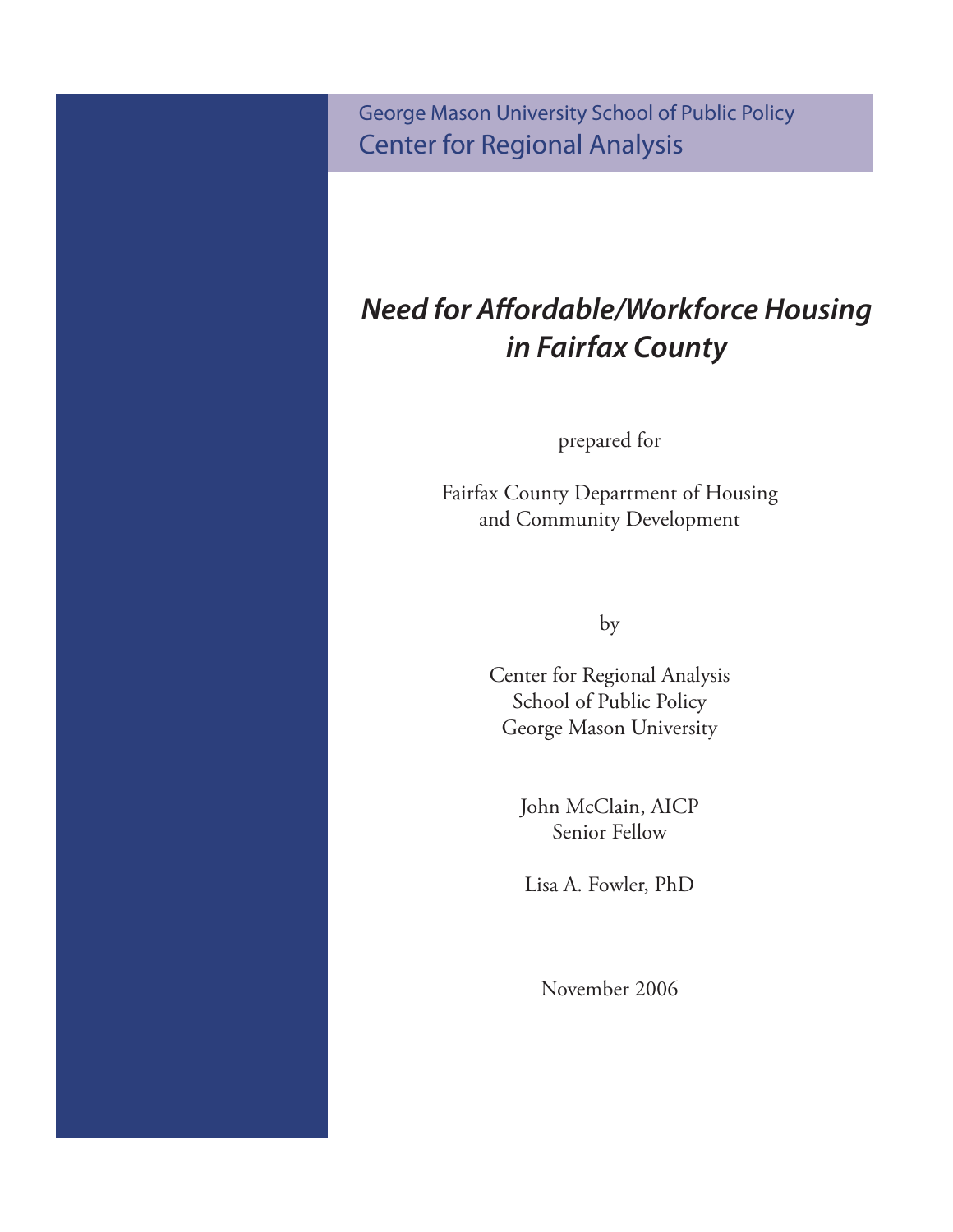## **EXECUTIVE SUMMARY**

#### **Purpose of the Study**

*As a follow on to the GMU-CRA research regarding Fairfax County's definition of moderate income in relation to affordable housing and other demographic research by the County, this research looks at the broader issues affecting the availability of housing affordable to County resident workers in the context of existing and projected job base of the County.* 

The changing housing market in the last few years has significantly changed the dimensions of the affordable housing issue in Fairfax County. At the same time, the County has had strong growth in its economy and job base. These two factors in combination present the County with significant challenges in providing enough housing and affordable housing for its economy.

The analysis examines job growth trends, job pay scales by industry sector, and trends in the rental and for-sale housing markets. The analysis then applies measures of housing affordability to quantify numbers of units rental and for-sale—that are and would be affordable to households in the range of incomes from 60% of median income to 120% of median income.

Currently the County has a deficit of housing relative to the number of jobs in the County and the adopted forecasts for the County would mean that this deficit will increase through 2025.

Housing affordability has become a serious problem because of the changing market conditions. Trends in the for-sale housing market have greatly reduced the opportunity for home ownership for households in the County, such that it is necessary to make relatively high incomes to afford for-sale housing. The affordability of rental housing is not as serious a problem, but it will be significantly worse over the next few years as rent levels are projected to rise.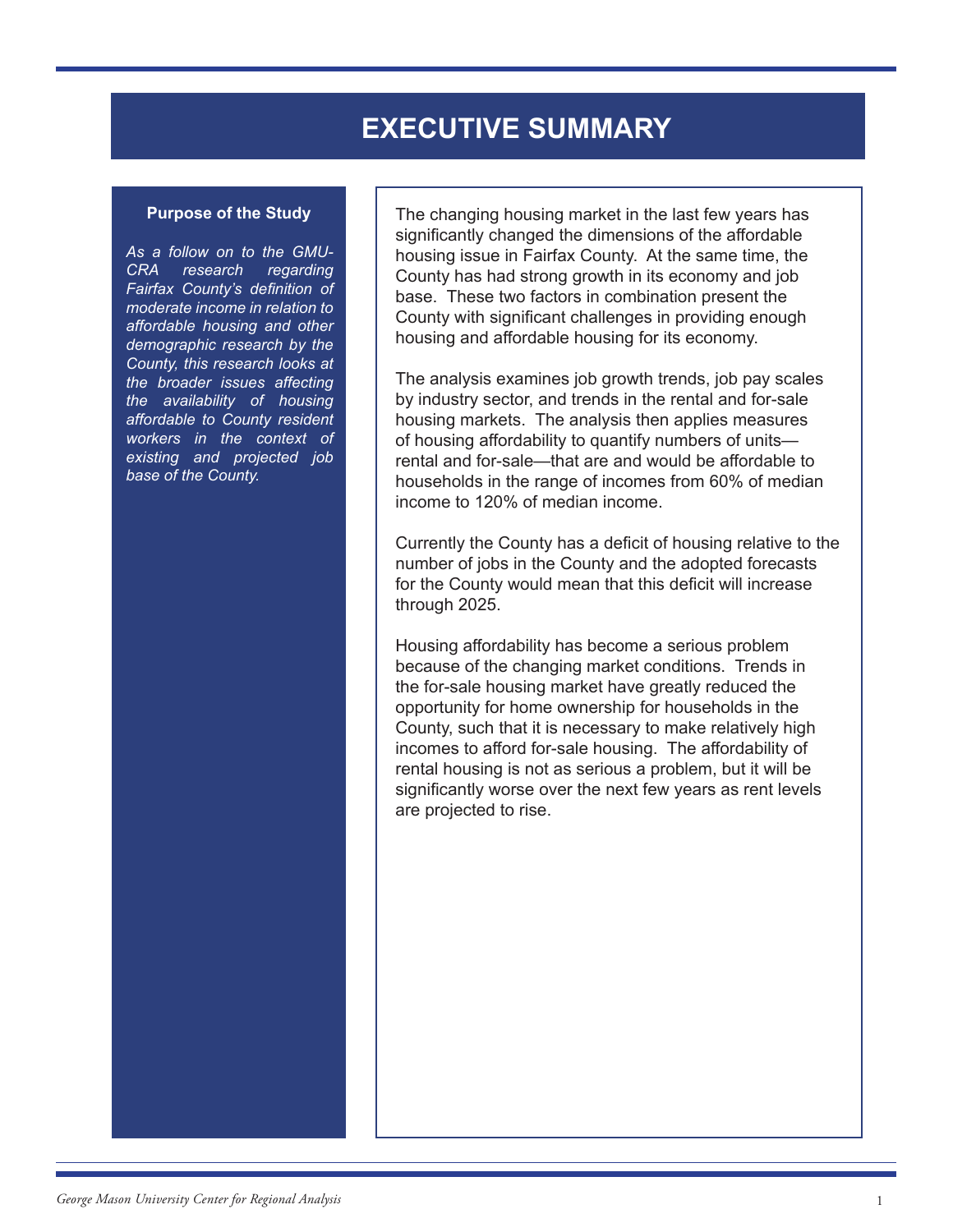# **Need for Affordable/Workforce Housing in Fairfax County**

As a follow on to the GMU-CRA research regarding Fairfax County's definition of moderate income in relation to affordable housing, this research looks at the broader issues affecting the availability of housing affordable to County resident workers and to the existing and projected job base of the County.

## **The Fairfax County Economy and Jobs**

Fairfax County has been an economic engine in the greater Washington economy over the past fifteen years. To a base of 378,900 jobs in the county in 1990, total jobs in the County have increased by 186,300 through 2005 to a total of 565,200. This is an increased of 49.1 percent over the 15-year period, and represents an annual growth rate of 2.7 %/yr compounded. This is 28 percent of the total job growth in the Washington metropolitan area.

With the regional housing market surging since 2000, the supply of housing and especially housing affordable to the workforce has become a serious problem throughout the Washington area, and especially in Fairfax County.

One element of the housing affordability problem stems from simple shortage of housing units in that new supply of housing has not kept pace with the growth in the economy and jobs.

Given the 1990-2005 job growth, and using a conservative ratio of 1.5 workers per household (the ratio of the metropolitan area was 1.44 from 1990-2000), there was a demand for 124,200 new housing units in the County over that period to supply the workers needed to match the job growth. However, from 1990-2005, the County added only 81,000 new households, as shown in Chart 1. The difference of 43,200 households is the number of households locating in other counties and commuting to jobs located in Fairfax County.

This deficit of housing within the County is one of the factors in the large increase of housing prices and a factor in the traffic congestion problems in the region. This is not to say each jurisdiction in the region must enable enough housing to be built to provide workforce for its jobs, but that would be a reasonable goal within the market.

The official forecasts of jobs and households for the County for the future are developed through COG's Cooperative Forecast program. These forecasts (Round 7 adopted in 2005) show job growth for 2005 to 2025 of 213,700 and household growth of 104,800 for Fairfax County. In developing the forecasts, COG's Planning Directors Committee noted that the region's jurisdictions were not forecasting enough housing supply for the jobs being forecasted because local planning and zoning policies would limit housing construction – but that it was anticipated that over time pressures would be for planning and zoning changes that would enable enough housing supply to be created to meet the demands created by job growth. However, the adopted forecasts do not incorporate or reflect such needed additions to supply and therefore show an increased deficit of housing for the future.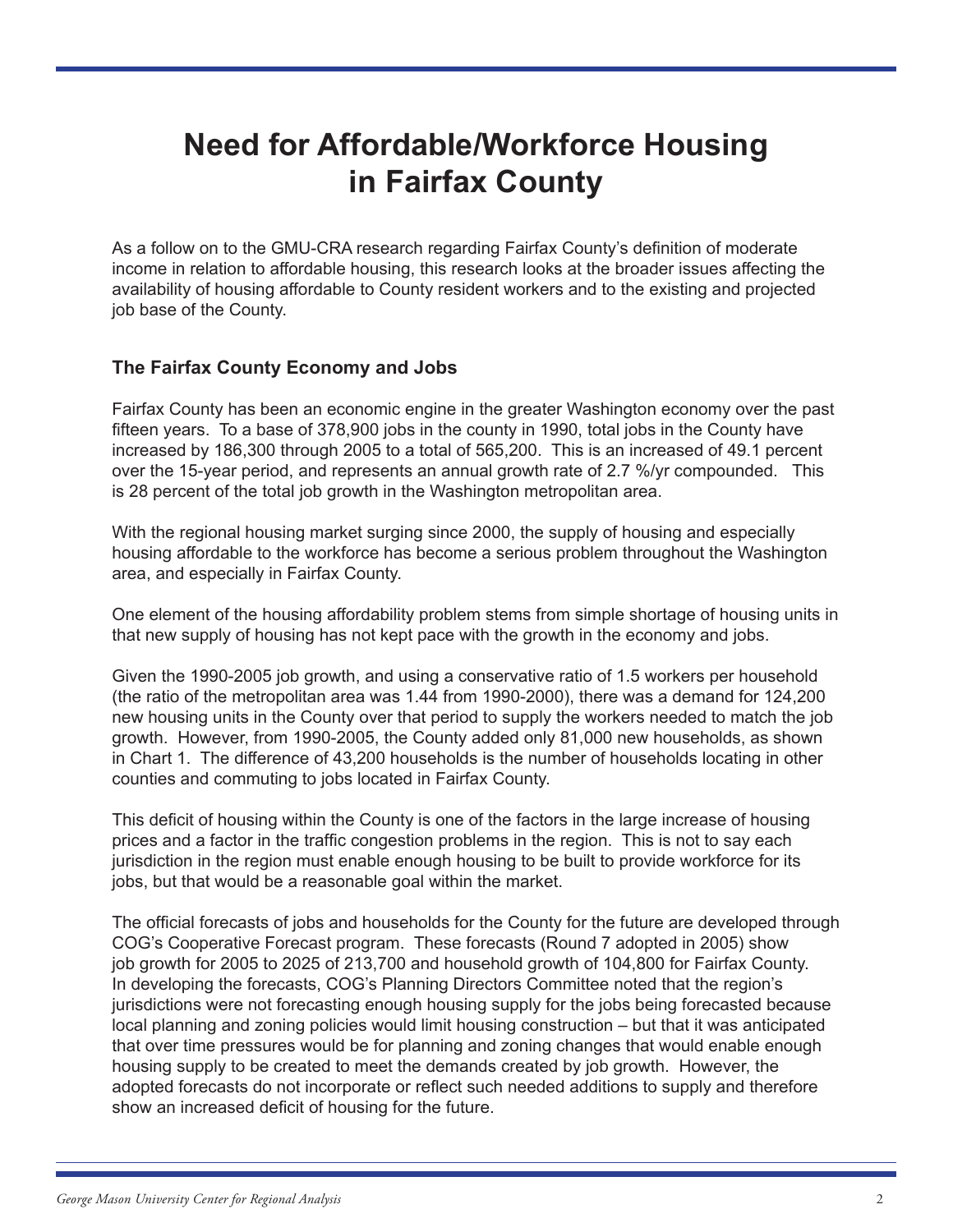

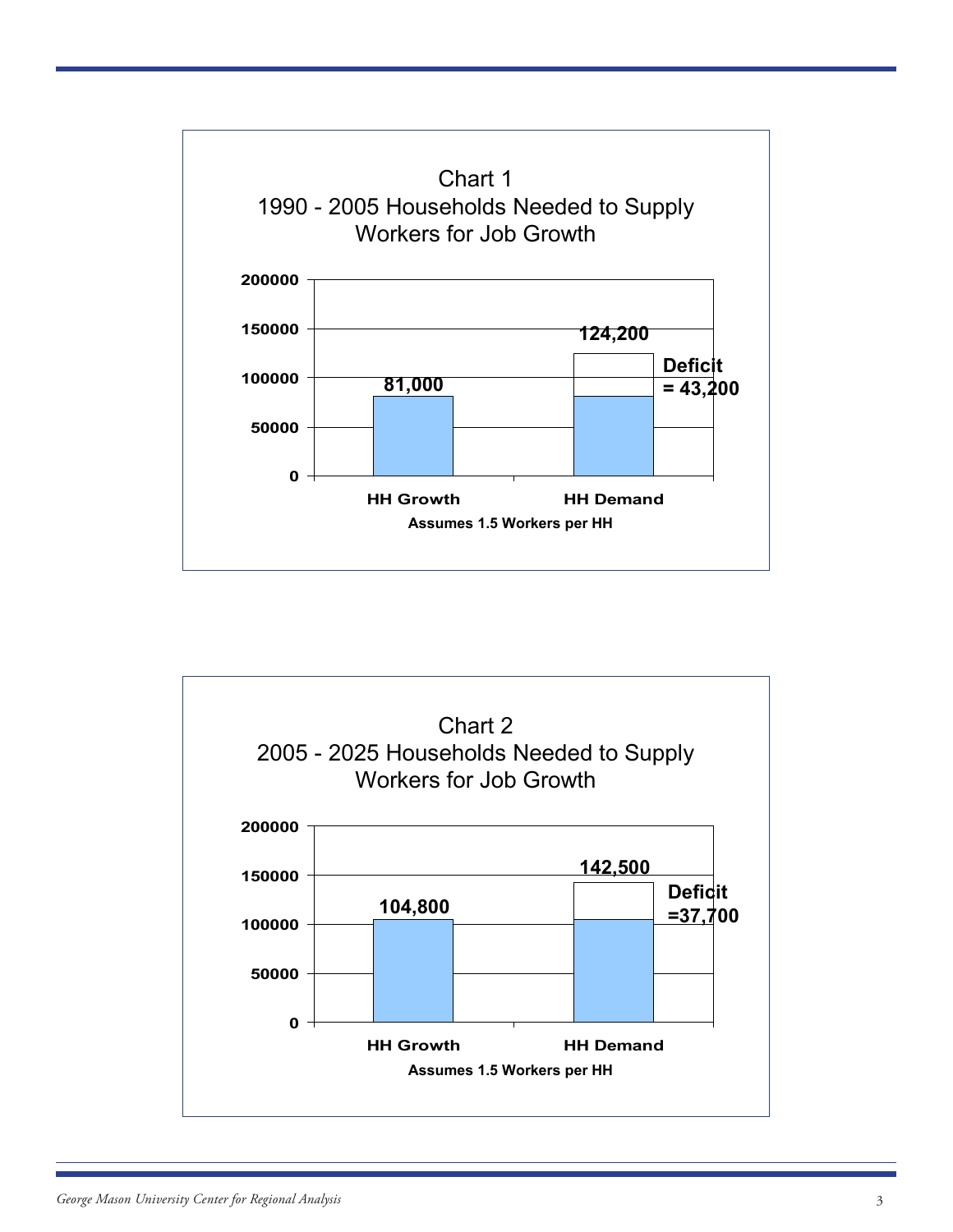In the case of the job and household forecasts for Fairfax County, the addition of 213,700 jobs would mean a demand of 142,500 households to supply the workers for that level of jobs. This would mean a deficit of 37,700 housing units over the next 20 years as shown in Chart 2.

Adding the future deficit to the past deficit since 1990, by 2025 the County's overall deficit would reach 80,900 assuming the Cooperative Forecasts are met. This means that the County's ability to provide housing needs for its economy is not only currently in a deficit situation but that it will worsen over the next 20 years. And the deficit of supply overall will be an even worsening situation for housing affordable to large segments of the County's job base.

Estimates regarding the needed supply of affordable housing were developed using assumptions that 2005 relationships between income levels and rent levels and housing prices would maintain a similar distribution through 2025. If over the next 20 years there are enough new housing units supplied in the county to meet the housing needs of the county's workforce and such that there is not an overall deficit in 2025, then a total of 142,500 net new housing units would be needed. Similarly, there would be a demand for 55,500 net new housing units from 2005-2010. Then, applying 2005 income levels by tenure would mean that the number of net additional units needed by price level by income group for 2010 and 2025 would be represented by the calculations as shown in Tables 1A and 1B, respectively.

| Income Group                                                                                                         | Rental<br><b>Units</b>                     | Affordable<br><b>Monthly Rent</b><br>Levels                    | Ownership<br>Units                          | Affordable House<br><b>Price Levels</b>                                        |
|----------------------------------------------------------------------------------------------------------------------|--------------------------------------------|----------------------------------------------------------------|---------------------------------------------|--------------------------------------------------------------------------------|
| <50% Median Income<br>50% to 80% Median Income<br>80% to 120% Median Income<br>> 120% Median Income<br><b>Totals</b> | 6.000<br>3,500<br>2,500<br>2,500<br>14,500 | $<$ \$850<br>$$850 - $1,375$<br>$$1,375 - $2,080$<br>> \$2,080 | 5,500<br>6,000<br>9,000<br>20,500<br>41,000 | $<$ \$150,000<br>\$150,000 - \$285,000<br>\$285,000 - \$475,000<br>> \$475,000 |

**Table 1A Housing Units Needed by Tenure by Price, 2005 - 2010**

**Table 1B Housing Units Needed by Tenure by Price, 2005 - 2025**

| Income Group                                                                                                  | Rental<br>Units                             | Affordable<br><b>Monthly Rent</b><br>Levels                    | Ownership<br>Units                              | Affordable House<br><b>Price Levels</b>                                          |
|---------------------------------------------------------------------------------------------------------------|---------------------------------------------|----------------------------------------------------------------|-------------------------------------------------|----------------------------------------------------------------------------------|
| <50% Median Income<br>50% to 80% Median Income<br>80% to 120% Median Income<br>> 120% Median Income<br>Totals | 16.000<br>9.000<br>8,000<br>5,000<br>38,000 | $<$ \$850<br>$$850 - $1,375$<br>$$1,375 - $2,080$<br>> \$2.080 | 14,000<br>15,000<br>22,000<br>53,500<br>104,500 | $<$ \$150,000<br>\$150,000 - \$285,000<br>\$285,000 - \$475,000<br>$>$ \$475.000 |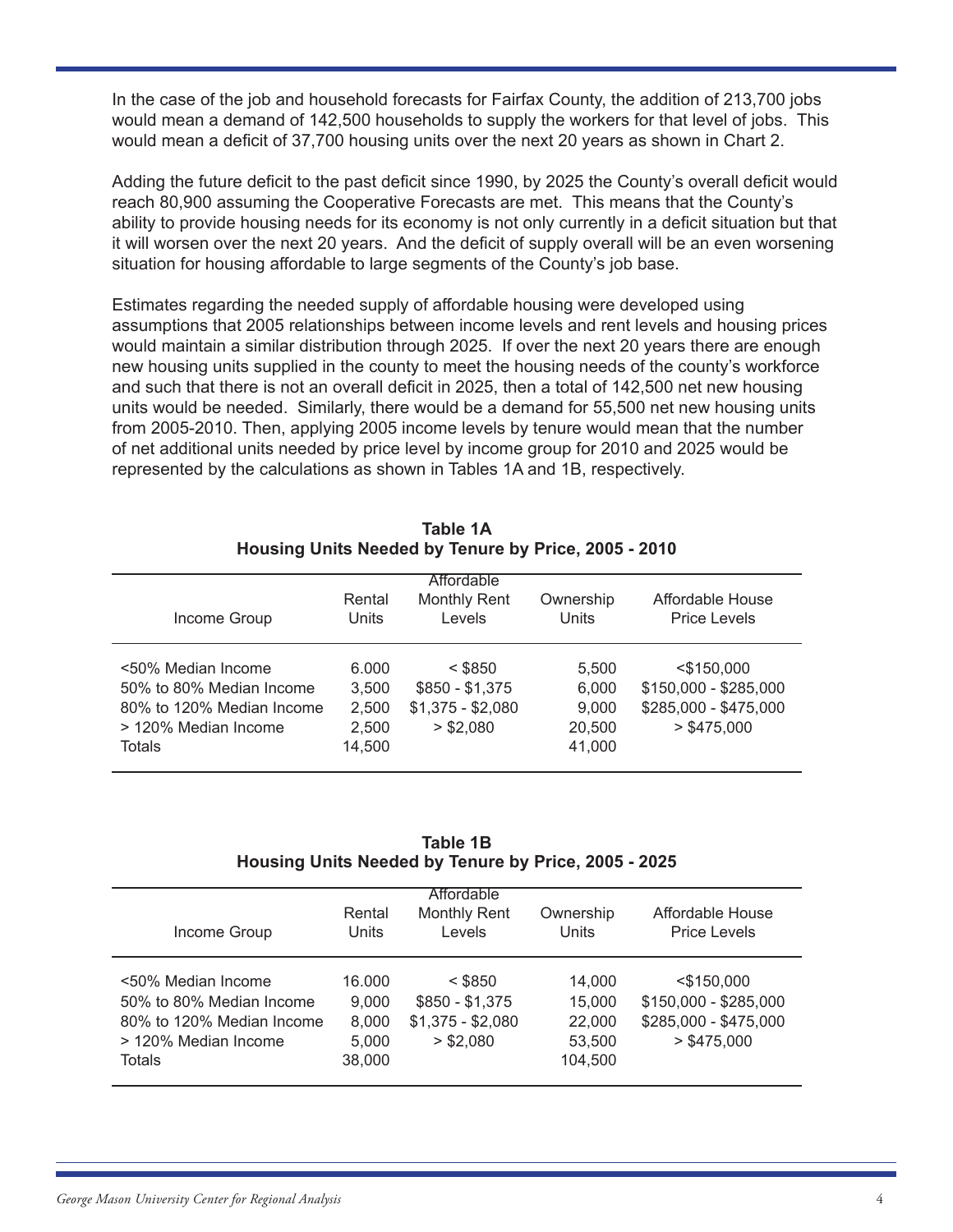There are many implications of the calculated estimates developed in Tables 1A and 1B. One is that it is not likely that households making less than 80% of median income will be able to afford home ownership at all, much less those making 50% of median income. Therefore the demand for ownership units developed from the assumptions for the calculation would more likely all need to be rental units. Regarding the workforce housing income range of 80% - 120% of median income, it is also doubtful that the market would build 9,000 units by 2010 or 22,000 by 2025 at prices less than \$475,000 (\$2005).

It should also be noted regarding the official forecasts that COG's Round 7 was adopted prior to incorporation of the actions in the fall of 2005 of the Base Realignment and Closure Commission. Those adopted actions are in the process of implementation and will add more jobs by 2011 than the adopted forecasts as a result of the overall changes to military operations located in the County. The major increase in employment will be the addition of approximately 22,000 jobs to Fort Belvoir with the loss of 4,000 jobs in leased space in the Skyline area and 2,000 jobs from Reston. Overall the county will gain approximately 16,000 jobs by 2011 not accounted for in the official forecasts for the County. These additional jobs will require additional housing supply that is also not reflected in future expectations for housing supply.

## **Current Jobs in the County by Pay Level**

Pay level data by industry sector are available from the US Bureau of Labor Statistics and the US Census - County Business Patterns. The BLS data show that a large portion of Fairfax County's job base, as well as its past growth, has been in relatively higher paying sectors, especially the Profession and Business Services Sector which is the County's largest sector at 193,900 jobs and the sector has accounted for 58% of the County's job growth from 1995-2005. The average annual pay for jobs in the sector is \$81,000.

The Census County Business Patterns (CBP) data provide greater industry sector detail than BLS, although the Census data are for 2004. Applying the BLS rates of growth from 2004 to 2005 by sector to the more detailed CBP 2004 data, annual pay rates for 2005 were developed for the County. These data are shown in Table 2.

To analyze the ability of job holders to compete for housing in the County's 2005 market, seven "cases" were developed from the job pay levels in the county using the pay levels from Table 1. The cases assume that a household contains two workers that are employed in different sectors within the county's job base at the average pay for that sector. The six cases are shown in Table 3.

The households represented in Table 3, plus households assumed to make nominal ratios to the Median Income from 60% to 120% were then analyzed for the ability to pay for ownership and rental housing in the County given the 2005 housing market conditions as contained in the GMU report on definition of moderate income in the County.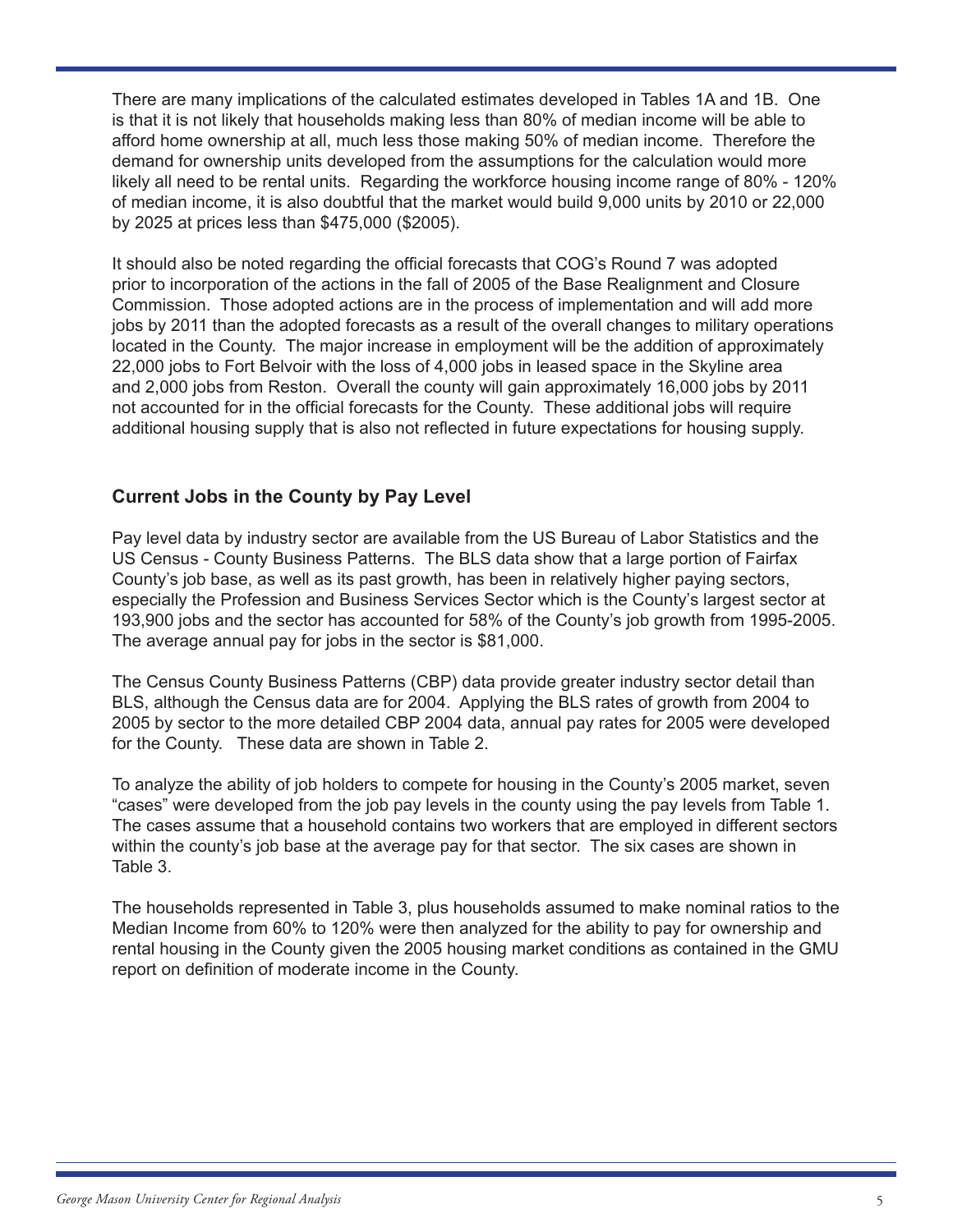| <b>Industry</b>                                 | <b>Jobs (2004)</b><br>- Private<br><b>Sectors</b><br>Only | <b>Average Annual</b><br>Pay Adjusted to<br>2005 |
|-------------------------------------------------|-----------------------------------------------------------|--------------------------------------------------|
| Total                                           | 526,800                                                   | \$<br>58,000                                     |
| <b>Utilities</b>                                | 400                                                       | \$<br>92,300                                     |
| Construction                                    | 31,300                                                    | \$<br>53,900                                     |
| Manufacturing                                   | 11,000                                                    | \$<br>57,900                                     |
| <b>Wholesale Trade</b>                          | 15,200                                                    | \$<br>77,500                                     |
| <b>Retail Trade</b>                             | 53,200                                                    | \$<br>26,700                                     |
| Transportation & Warehousing                    | 6,500                                                     | \$<br>36,200                                     |
| Information                                     | 36,100                                                    | \$<br>84,800                                     |
| Finance & Insurance                             | 32,000                                                    | \$<br>81,500                                     |
| Real Estate & Rental & Leasing                  | 11,400                                                    | \$<br>55,900                                     |
| Professional, Scientific and Technical Services | 140,500                                                   | \$<br>80,100                                     |
| Management of Companies                         | 18,500                                                    | \$<br>108,400                                    |
| Administrative Support, Waste Management        | 57,700                                                    | \$<br>37,400                                     |
| <b>Educational Services</b>                     | 7,700                                                     | \$<br>34,500                                     |
| <b>Health Care &amp; Social Assistance</b>      | 37,300                                                    | \$<br>44,300                                     |
| Arts, Entertainment and Recreation              | 7,100                                                     | \$<br>25,000                                     |
| <b>Accommodation &amp; Food Services</b>        | 37,900                                                    | \$<br>18,100                                     |
| <b>Other Services</b>                           | 22,600                                                    | \$<br>36,500                                     |
|                                                 |                                                           |                                                  |

## **Table 2 Jobs in the County by Average Pay Level**

Source: US Census County Business Patterns, GMU Center for Regional Analysis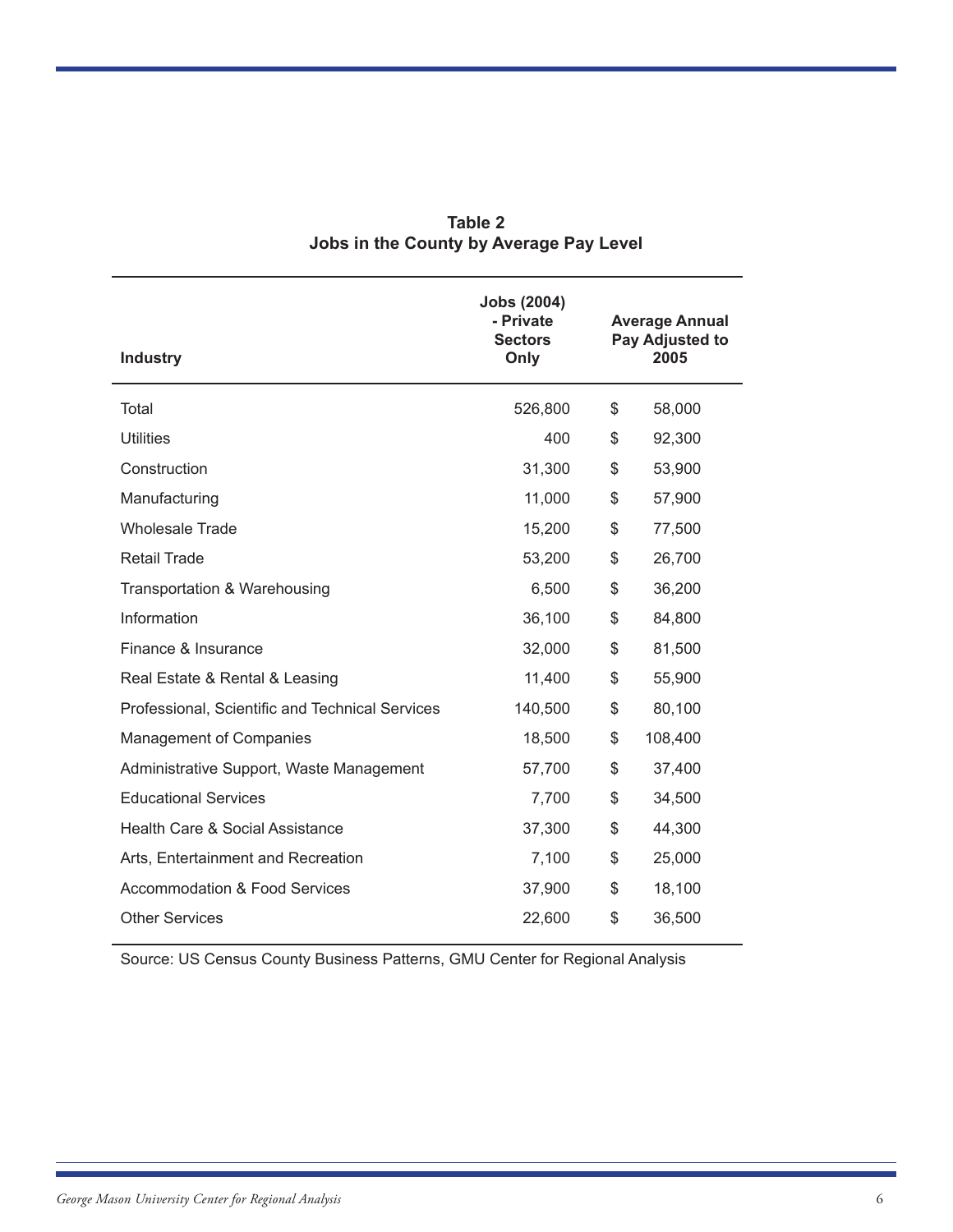| <b>Sectors of Employment</b>                   | <b>Percent</b><br>οf<br>County<br>Jobs | Total<br><b>Household</b><br>Pay | <b>Ratio</b><br>to 2005<br><b>Median</b><br><b>Income</b> |
|------------------------------------------------|----------------------------------------|----------------------------------|-----------------------------------------------------------|
|                                                |                                        |                                  |                                                           |
| Retail Trade + Administrative Support          | 21.1%                                  | \$<br>64.100                     | 68%                                                       |
| Retail Trade + Construction                    | 16.0%                                  | \$<br>80,600                     | 85%                                                       |
| Construction + Administrative Support          | 16.9%                                  | \$<br>91.300                     | 97%                                                       |
| Health Care + Real Estate                      | $9.2\%$                                | \$<br>100.200                    | 106%                                                      |
| Professional Services + Retail Trade           | 36.8%                                  | \$<br>106,800                    | 113%                                                      |
| Professional Services + Administrative Support | 37.6%                                  | \$<br>117.500                    | 124%                                                      |
| <b>Both in Professional Services</b>           | 26.7%                                  | \$<br>160,200                    | 169%                                                      |

**Table 3 Examples of 2-Worker Households by Sector of Jobs Held**

## **Rental and For-Sale Housing Affordability: 2005-2010-2025**

Given the income levels for jobs in the County and for nominal ratios to median income, the housing market was analyzed relative to what proportion of the housing market could be afforded by households of the differing income levels. The most important use of these data and calculations is to examine the affordability situation currently, then to examine the 2010 projection, and lastly the 2025 projections. The changes in the housing market compared to incomes in the County have created a serious housing affordability issue in 2006. Going forward, the market conditions to 2010 can be very reasonably estimated.

## **Rental Market Affordability: 2005 - 2025**

## Current Housing Affordability – 2005

For the rental housing market, a household making the median income can afford most of the units available in the County: 94.7 percent of units assuming a maximum affordable rent of 22 percent of income (see GMU-CRA report *Definition of Moderate Income in Fairfax County*) and 97.0 percent at 30 percent of income. Using 80 percent of median as measure of workforce income level, those households can afford 68.2 percent of units at 22% of income and 87.3 percent at the 30% of income.

Relating these calculations to the 2-worker scenarios, a household with one worker employed in Retail Trade and one in Administrative Support making a combined income of \$64,100 (68% MI) – would be slightly better off than the 60% MI level in the chart. Using the data in Tables R-1 and R-2, the affordability situation for the other job/worker scenarios can be examined.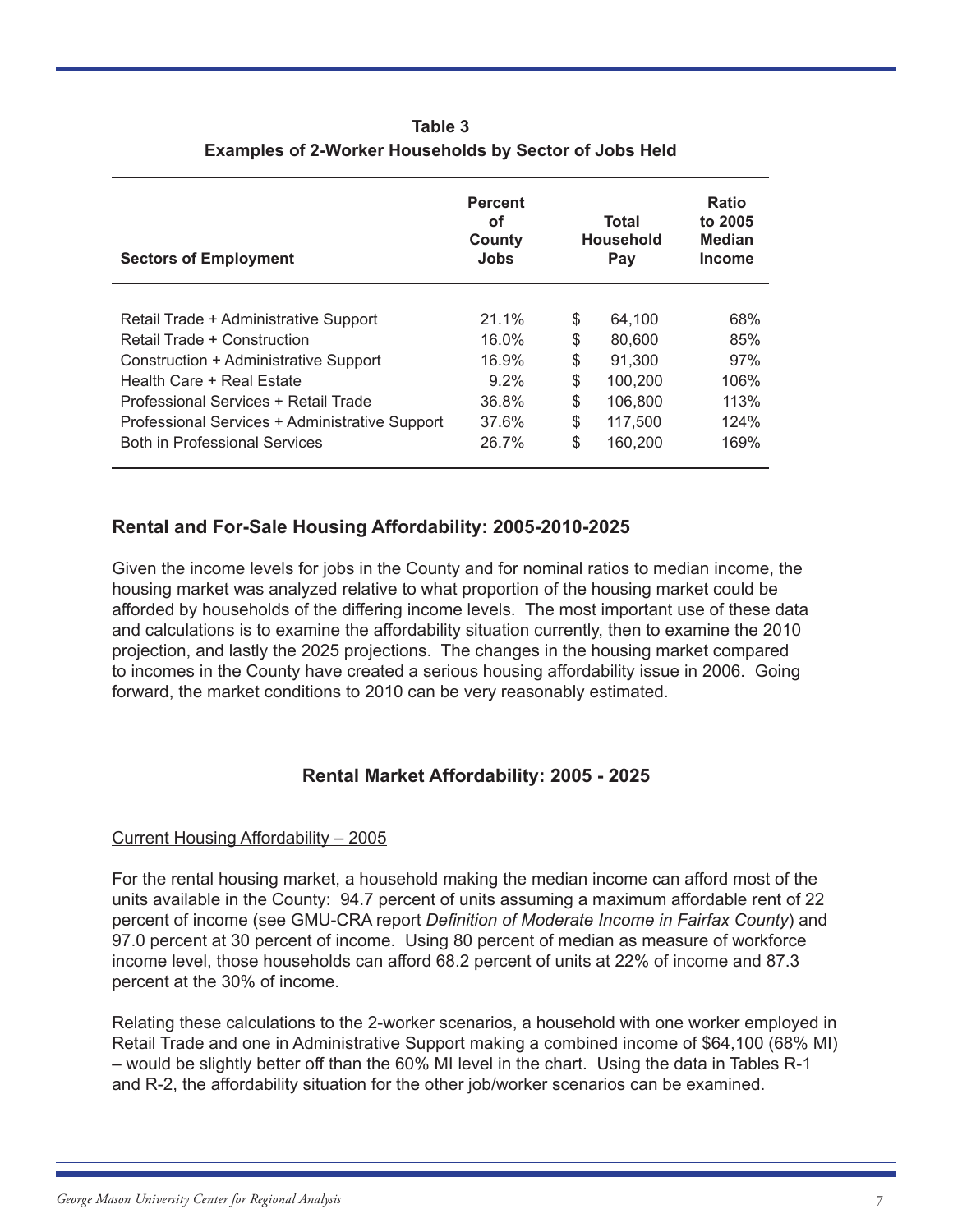Therefore, currently the housing affordability situation in the rental market is not unreasonable for workers at middle income and higher, but is currently a serious issue for those making less than 80% of median income.

## Short-Term Future Housing Affordability – 2010

Looking ahead the next few years, the rental market situation is expected to change significantly in relation to the past few years. The large run-up in the for-sale market reduced demand in the rental market so rent levels had only very modest increases since 2000. With the cooling of the for-sale market in 2006, there is more demand in the rental market and rent levels are increasing and expected to increase in the next few years. A 7.0 percent per year increase in rental rates through 2010 has been assumed, and the data are shown in Tables R-1 and R-2.

The calculations show that the rental market becomes much more of an issue over the next few years for families and households making from median income and less. At the 80% of median income level, at 30% of income for housing, only 69.5% of units will be affordable in 2010 compared to 87.3% of units in 2005, and at 22% affordability level, the percent of the rental market that is affordable drops from 68.2% in 2005 to 40.7% in 2010.

## Long-term Future Housing Affordability – 2025

 The housing affordability situation continues to worsen over the long-term, although projections of income and housing market price changes are much more uncertain that short-term projections. The assumptions made in the calculations are reasonable given historical trends, and the calculations show the expected market changes for the 2005-2010 period become more accentuated going out another fifteen years.

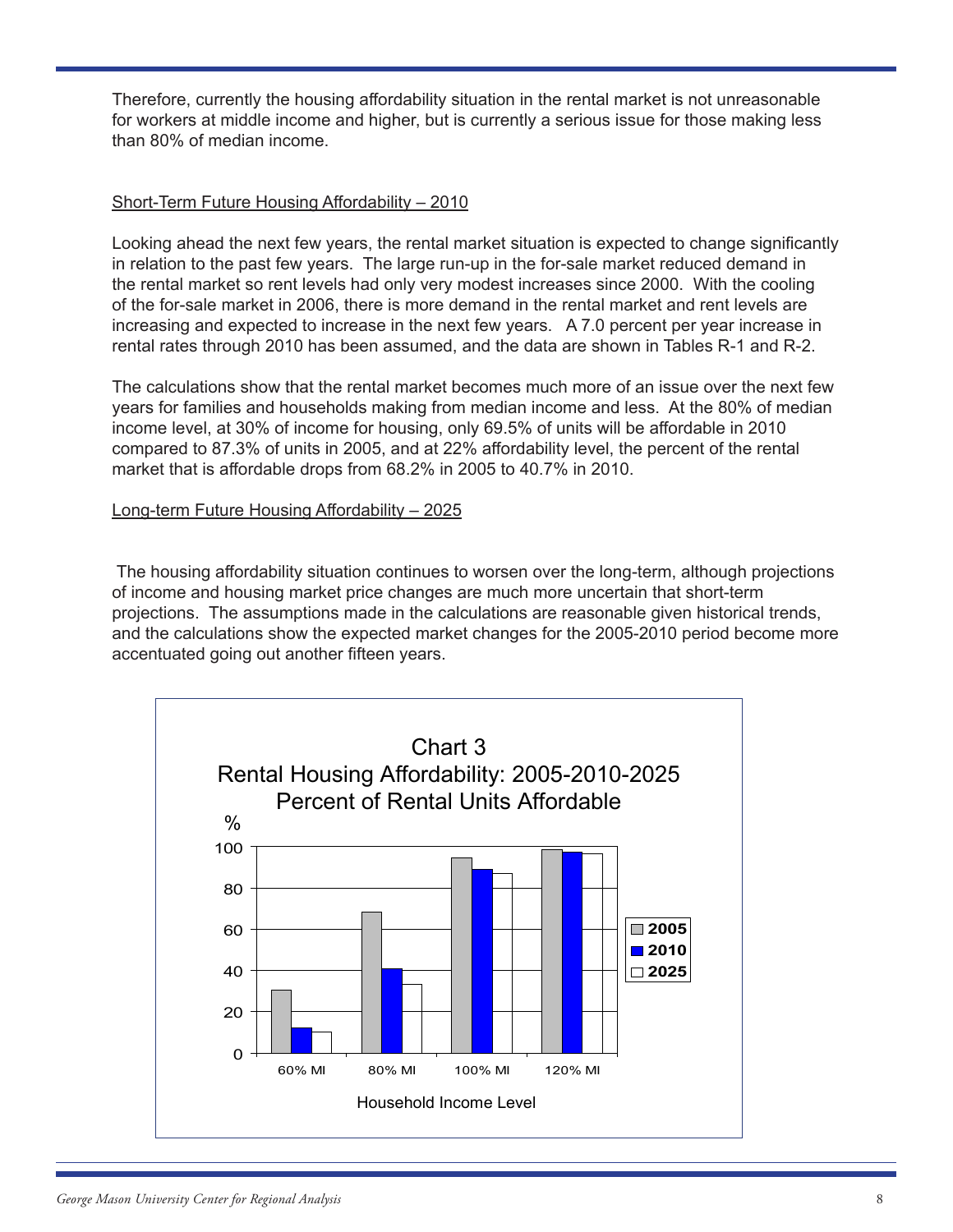The changing rental affordability situation from 2005 to 2025 for households is shown in Chart 3.

## **Ownership Market Affordability: 2005 - 2025**

Incomes in the County are assumed to grow by 2.0 percent per year, which is the approximate average increase from 1990-2005 in constant dollars. Housing sales prices, given current market conditions and changes are assumed to be flat in 2006, rise by 2.0 percent in 2007, 4.0 percent in 2008, and then resume a long term rate of increase of 6.0 percent per year.

These are somewhat conservative assumptions. For the Washington metropolitan area, prices have increased 7.2 percent per year from 1977 through 2005. There have been large increases in housing prices over the past few years, with annual increases in the double digits since 2001, and over 20 percent in 2004 and 2005. A cooling of the market has been expected and is occurring in 2006 as prices on a monthly basis compared to 2005 have turned slightly downward in the summer months compared to a year ago. (Chart 4) This will likely mean that the overall average price for 2006 will be approximately the same as 2005, and then in 2007 prices will begin to increase again and the long term rate of increase is assumed to be 6.0 percent per year – less than the long-term historical rate of 7.2%.

#### Current Housing Affordability – 2005

For the ownership housing market, the affordability situation in Fairfax County is a much more sever issue than for the rental market, and it has deteriorated precipitously since 2000. Calculations were made for the nominal income ranges from 60% of median in 10% increments up to 120% of median. Fannie Mae's calculator for "How much housing can you afford" was used to determine affordability. The calculator is based on mortgage industry practices for acceptable income levels, and made the following other assumptions in the calculations: 30 year mortgage at 6.5% interest, \$20,000 in cash available, \$700 monthly debt, and 5% down payment.

The calculations are given in Table S-1, and show for 2005 that less than 10% of units are affordable to households making 80% of median, 28% of units are affordable at 100% of median income, and less than half of the units are affordable at 120% of median income.

## 2010 – 2025 Housing Affordability

Calculations for the affordability situation in the ownership market for 2010 and 2025 show a bad situation getting even more severe. Households making less than the median will have almost no opportunity to become home owners, and even those making more than the median will have their opportunities greatly reduced.

Chart 5 summarizes the affordability situation regarding the for-sale housing market.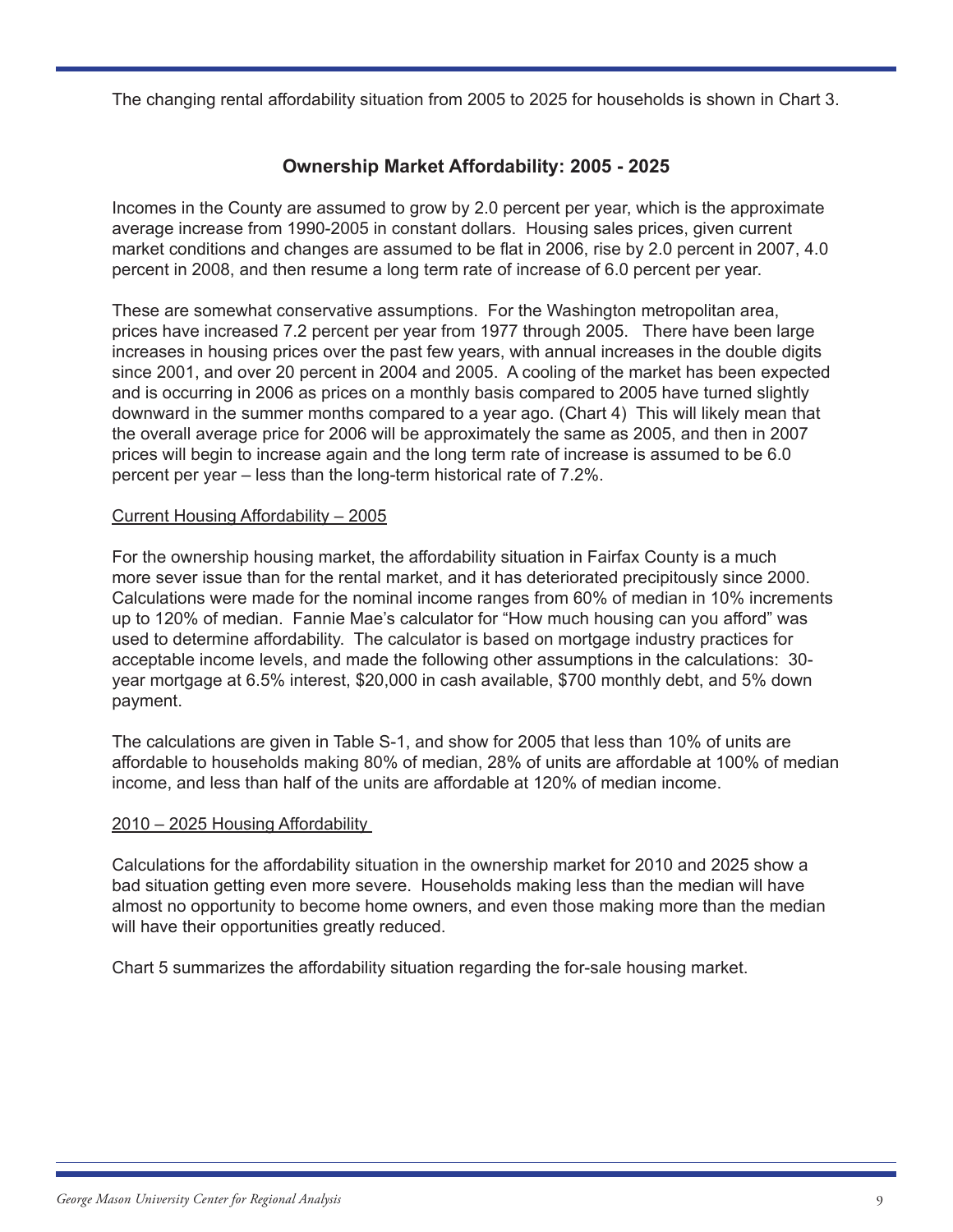

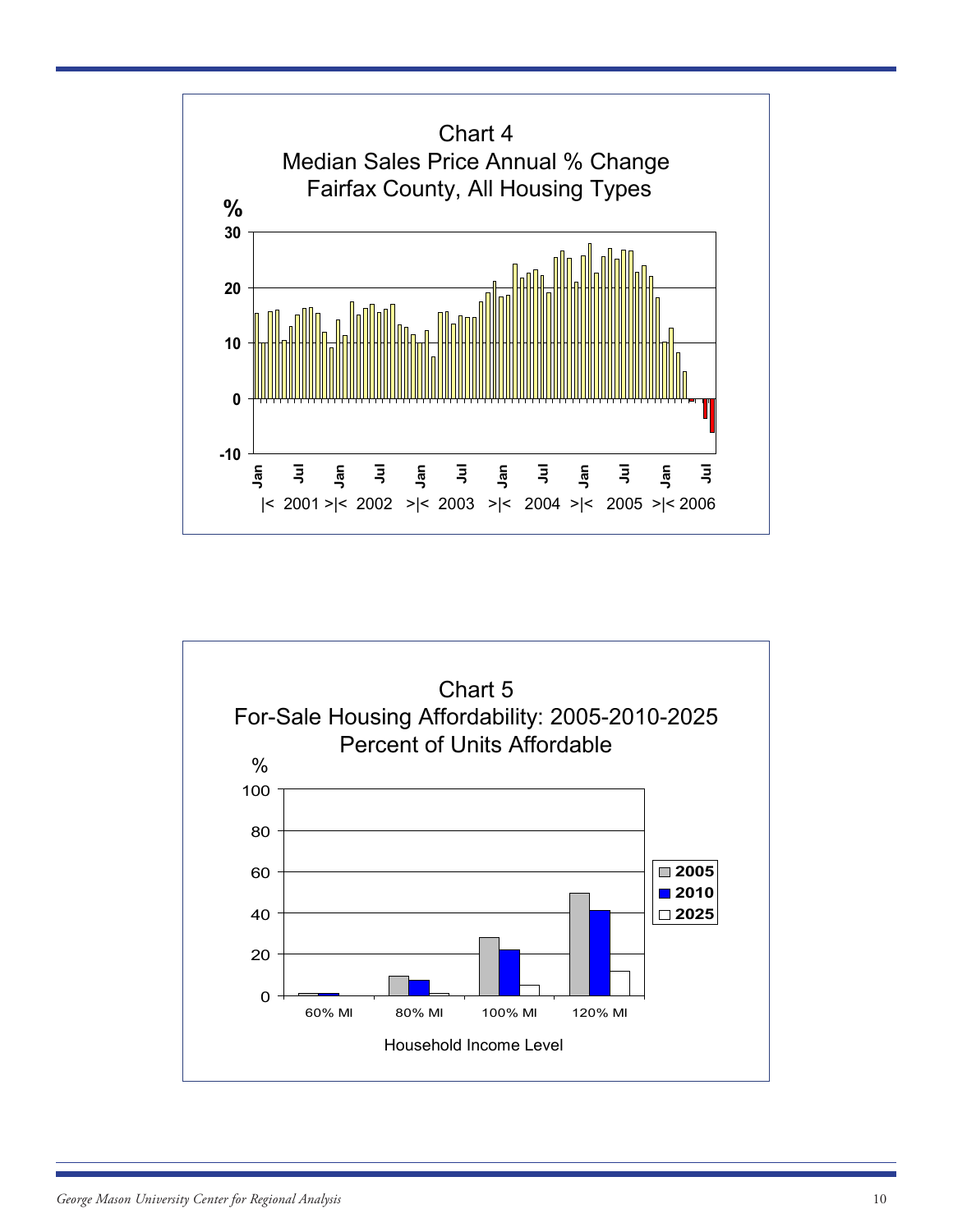## **Workforce Location and Household Migration**

Commuting data from the Census show that as Fairfax County has become an economic powerhouse and generator of job growth, increasingly the jobs in the county are held by nonresident in-commuters, especially from the Western and Southern counties of Loudoun, Prince William, Stafford, Spotsylvania, and Fauquier. Chart 6 shows the trend over the last thirty years.



Commuting data from the Census also show that it is the workers with lower incomes that are commuting from outside the County. The average household income for Fairfax residents who also work in the County in 200 was \$110,100. In-commuters incomes were lower, and, for example, those commuting from Prince William County to jobs in Fairfax had incomes of \$87,500 – or 21% less.

Underscoring the in-commuting trend is the trend in the relocation of households from Fairfax to outlying counties. IRS publishes annual data on county-to-county migration as measured by tax returns by location in one year compared to the next year. This approximates the number of households, and the number of exemptions per return is a surrogate for population per household. The data series also provides median adjusted gross income on the returns.

These data show that from 2000 to 2004, an estimated 88,300 households moved from Fairfax to another jurisdiction in the Washington metropolitan area. By far the largest movements were to Loudoun (21,800) and Prince William (23,400). There were significant movements to Stafford and Spotsylvania as well by what appear to family households with more modest incomes seeking more affordable housing.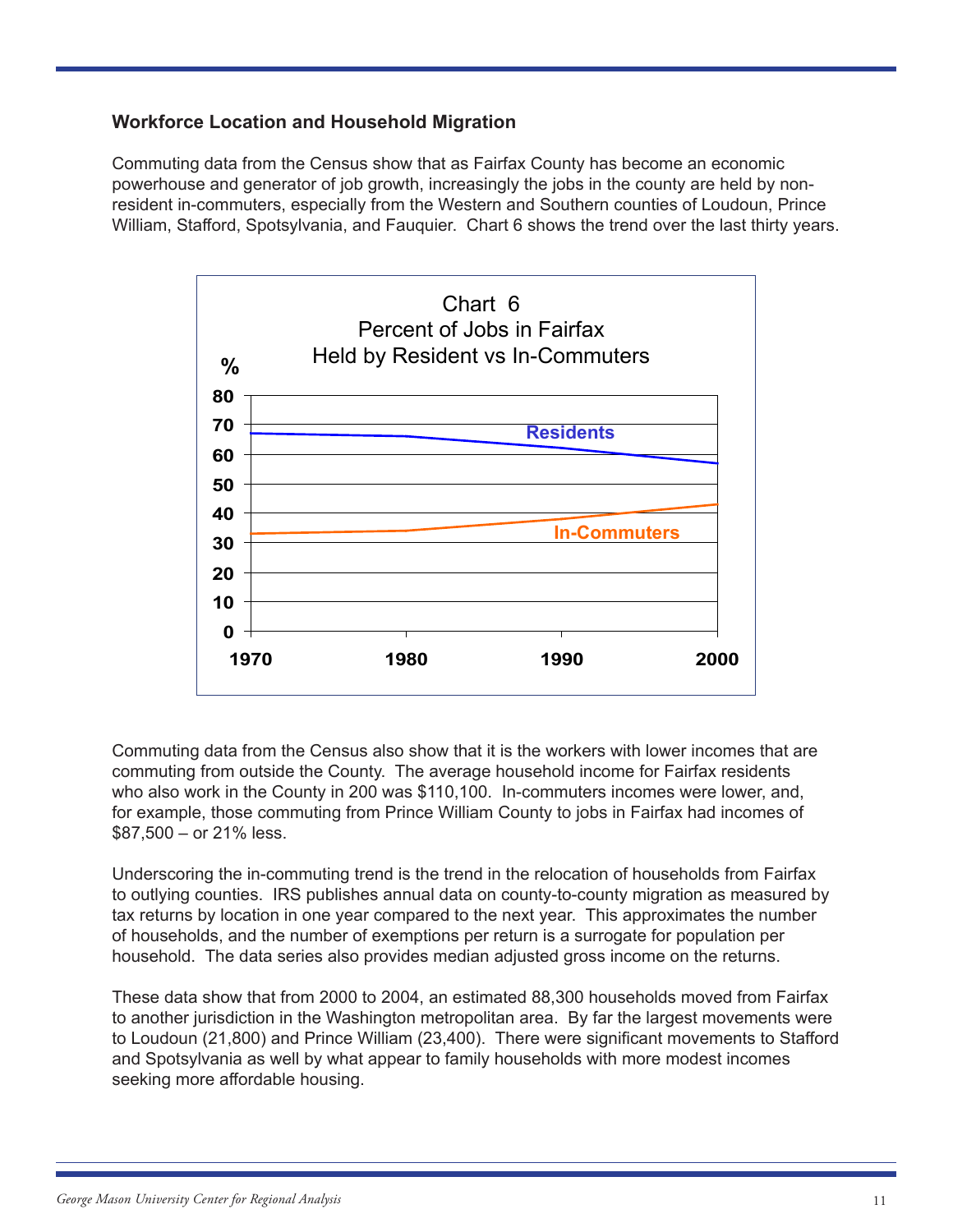## **Conclusions and Recommendations**

Housing that is affordable to Fairfax County's workforce has dwindled significantly in the past several years, at the same time that the County's economy was growing into one of the strongest in the U.S. This research has analyzed the county's job growth trends and forecasts in relation to the rental and for-sale housing markets. Key conclusions and recommendations are as follows:

- There has not been enough housing built in the County in the past fifteen years to supply enough workers relative to the increase in jobs in the County, and this imbalance and housing deficit situation will become worse in the future if the adopted forecasts of jobs and households are realized. Aside from the price of housing, more housing is needed in the County to catch up with job growth in the past and to keep pace with the job growth expected in future years. County policies and plans need to be examined to determine how to increase housing supply in the County.
- There are many jobs in the County that pay less than the median household income, even when there are two workers in the household. While the largest growth in jobs has been in relatively higher paying sectors, there are many jobs in sectors that have average pay scales that with two workers their incomes are not sufficient to afford much of the housing supply in the County.
- The rental housing market is more affordable than the for-sale market given market trends over the past several years. As of 2005, a household making the median income could afford most of the rental units available. However, this level of affordability will decline over the next few years as rent levels will increase, and even the rental market will become less affordable to families of moderate incomes.
- The increase in the for-sale housing market in this decade has put the prospects for home ownership out of reach for a large portion of the County's families. In 2005, slightly less than half of the for-sale units in the County were affordable to households making 120% of median income, and households in the workforce at the 80% of median income level could afford only 9.4% of the housing supply in the County.
- The trends in in-commuting and residence relocation indicate that people working in the County are increasingly forced to locate in areas where housing is more affordable outside the County.
- The housing affordability situation in the County is reaching crisis and serious attention needs to be given to development of new policies and programs for both rental and ownership housing for County residents and job holders.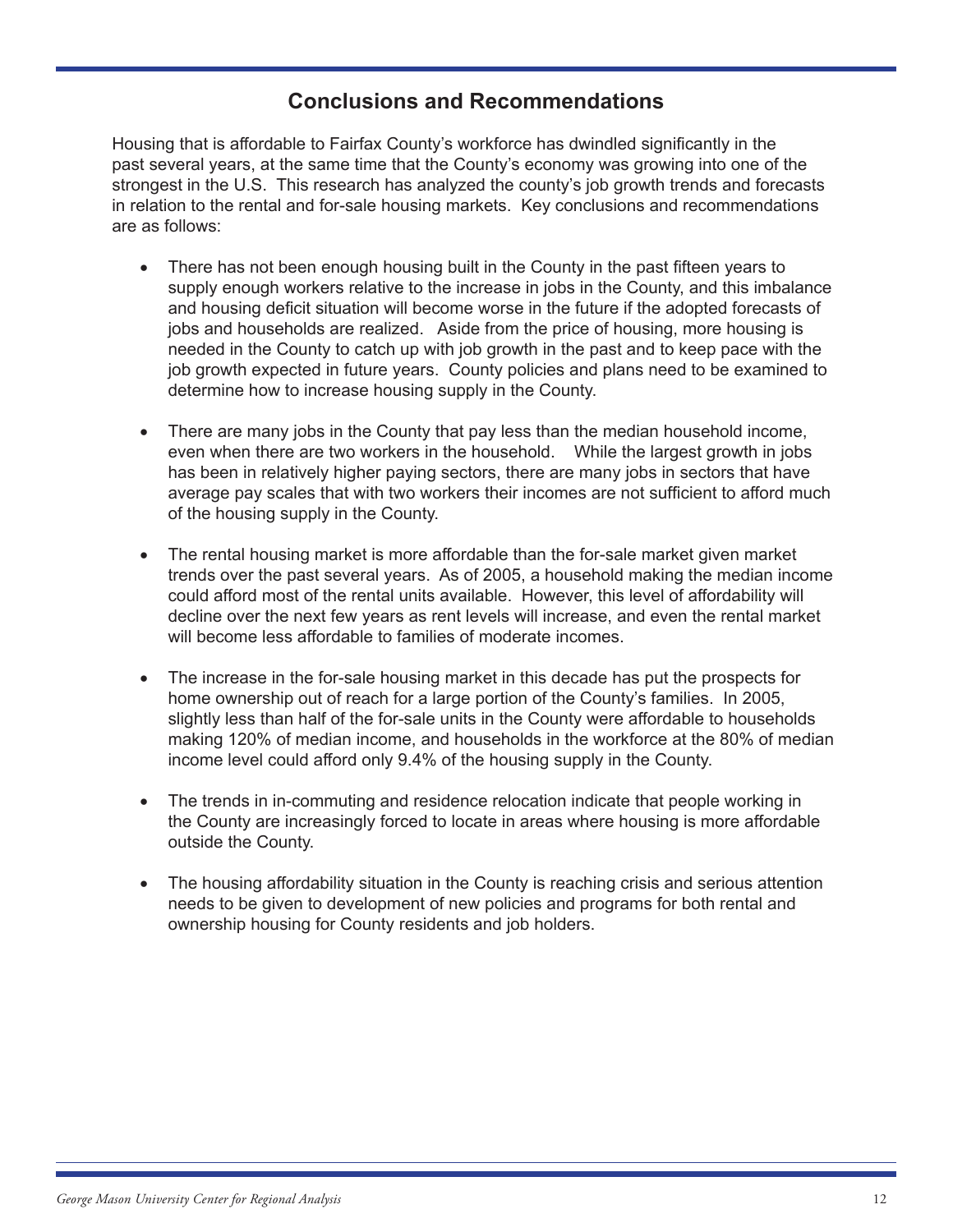#### **Table R-1**

| % County |               | Maximum                         |        |            |
|----------|---------------|---------------------------------|--------|------------|
| Median   | Household     | Affordable Rent = No. of Rental |        |            |
| Income   | Income $(\$)$ | 30% income (\$)                 | Units  | % of Total |
| 50       | 47,305        | 1,183                           | 43,552 | 45.7%      |
| 60       | 56,766        | 1,419                           | 66,793 | 70.1%      |
| 70       | 66,227        | 1,656                           | 78,770 | 82.7%      |
| 80       | 75,688        | 1,892                           | 83,187 | 87.3%      |
| 90       | 85,149        | 2,129                           | 83,864 | 88.0%      |
| 100      | 94.610        | 2,365                           | 92,441 | 97.0%      |
| 110      | 104,071       | 2,602                           | 93,632 | 98.2%      |
| 120      | 113,532       | 2.838                           | 94.585 | 99.2%      |

| 2005                                                                   |
|------------------------------------------------------------------------|
| Availability of Rental Housing: Using median household income=\$94,610 |

**2010**

#### **Availability of Rental Housing: Using median household income=\$104,071**

| % County |               | Maximum                           |         |            |
|----------|---------------|-----------------------------------|---------|------------|
| Median   | Household     | Affordable Rent $=$ No. of Rental |         |            |
| Income   | Income $(\$)$ | 30% income (\$)                   | Units   | % of Total |
| 50       | 52,036        | 1,301                             | 22,921  | 22.1%      |
| 60       | 62,443        | 1,561                             | 45,787  | 44.1%      |
| 70       | 72,850        | 1,821                             | 66,644  | 64.1%      |
| 80       | 83,257        | 2,081                             | 72,215  | 69.5%      |
| 90       | 93,664        | 2,342                             | 84,236  | 81.1%      |
| 100      | 104,071       | 2,602                             | 98,967  | 95.2%      |
| 110      | 114,478       | 2,862                             | 101,010 | 97.2%      |
| 120      | 124,885       | 3,122                             | 102,601 | 98.7%      |

Notes: Assume income increases by 2% annually and rents increase 7% annually between 2005 and 2010. Assumes rental stock grows at the same rate as County forecasts of household growth.

#### **2025**

#### **Availability of Rental Housing: Using median household income=\$135,292**

| % County |               | Maximum                           |              |            |
|----------|---------------|-----------------------------------|--------------|------------|
| Median   | Household     | Affordable Rent $=$ No. of Rental |              |            |
| Income   | Income $(\$)$ | 30% income (\$)                   | <b>Units</b> | % of Total |
| 50       | 67,646        | 1,691                             | 20,914       | 17.5%      |
| 60       | 81,175        | 2,029                             | 42,377       | 35.5%      |
| 70       | 94,704        | 2,368                             | 68,733       | 57.5%      |
| 80       | 108,234       | 2,706                             | 87,443       | 73.2%      |
| 90       | 121,763       | 3,044                             | 97,864       | 81.9%      |
| 100      | 135,292       | 3,382                             | 111,942      | 93.7%      |
| 110      | 148,821       | 3,721                             | 115,074      | 96.3%      |
| 120      | 162,350       | 4,059                             | 117,513      | 98.3%      |

Notes: Assume income increases by 2% annually and rents increase 2.5% annually berween 2010 and 2025. Assumes rental stock grows at the same rate as County forecasts of household growth.

*Sources: GMU estimates based on data from the U.S. Census Bureau and Fairfax County DTA.*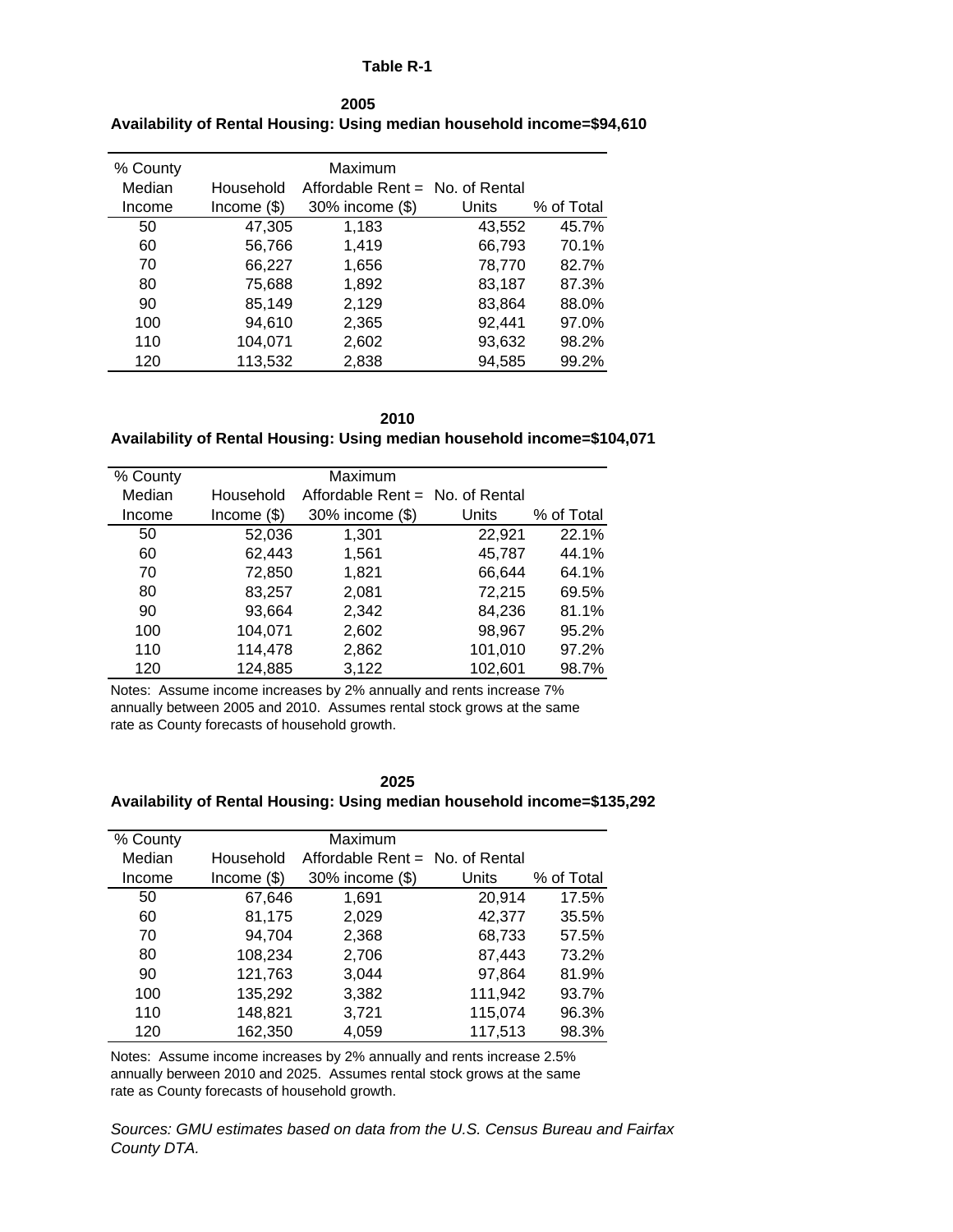#### **Table R-2**

| % County | Household   | Maximum              | No. of |            |
|----------|-------------|----------------------|--------|------------|
| Median   | Income      | Affordable Rent =    | Rental |            |
| Income   | $(2005$ \$) | $22\%$ income $(\$)$ | Units  | % of Total |
| 50       | 47,305      | 867                  | 13,819 | 14.5%      |
| 60       | 56,766      | 1,041                | 28,952 | 30.4%      |
| 70       | 66,227      | 1,214                | 47,507 | 49.8%      |
| 80       | 75,688      | 1,388                | 65,005 | 68.2%      |
| 90       | 85,149      | 1,561                | 75,087 | 78.8%      |
| 100      | 94,610      | 1,735                | 90,240 | 94.7%      |
| 110      | 104,071     | 1,908                | 92,342 | 96.9%      |
| 120      | 113,532     | 2,081                | 93,978 | 98.6%      |

**Availability of Rental Housing: Using median household income=\$94,610 2005**

**2010**

#### **Availability of Rental Housing: Using median household income=\$104,071**

| % County | Household   | Maximum              | No. of  |            |
|----------|-------------|----------------------|---------|------------|
| Median   | Income      | Affordable Rent =    | Rental  |            |
| Income   | $(2005$ \$) | $22\%$ income $(\$)$ | Units   | % of Total |
| 50       | 52,036      | 954                  | 7,274   | 7.0%       |
| 60       | 62,443      | 1,145                | 12,549  | 12.1%      |
| 70       | 72,850      | 1,336                | 24,805  | 23.9%      |
| 80       | 83,257      | 1,526                | 42,290  | 40.7%      |
| 90       | 93,664      | 1,717                | 58,735  | 56.5%      |
| 100      | 104,071     | 1,908                | 92,639  | 89.1%      |
| 110      | 114,478     | 2,099                | 97,340  | 93.7%      |
| 120      | 124,885     | 2,290                | 101,002 | 97.2%      |

Notes: Assume income increases by 2% annually and rents increase 7% annually between 2005 and 2010. Assumes rental stock grows at the same rate as County forecasts of household growth.

| ×<br>۰,<br>٩ |
|--------------|
|--------------|

#### **Availability of Rental Housing: Using median household income=\$135,292**

| % County | Household   | Maximum              | No. of  |            |
|----------|-------------|----------------------|---------|------------|
| Median   | Income      | Affordable Rent =    | Rental  |            |
| Income   | $(2005$ \$) | $22\%$ income $(\$)$ | Units   | % of Total |
| 50       | 67,646      | 1,240                | 6.919   | 5.8%       |
| 60       | 81,175      | 1,488                | 12,323  | 10.3%      |
| 70       | 94,704      | 1,736                | 23,328  | 19.5%      |
| 80       | 108,234     | 1,984                | 39,605  | 33.1%      |
| 90       | 121,763     | 2,232                | 58,057  | 48.6%      |
| 100      | 135,292     | 2,480                | 104,127 | 87.1%      |
| 110      | 148,821     | 2,728                | 110,515 | 92.5%      |
| 120      | 162,350     | 2,976                | 115,491 | 96.6%      |

Notes: Assume income increases by 2% annually and rents increase 2.5% annually berween 2010 and 2025. Assumes rental stock grows at the same rate as County forecasts of household growth.

*Sources: GMU estimates based on data from the U.S. Census Bureau and Fairfax County DTA.*